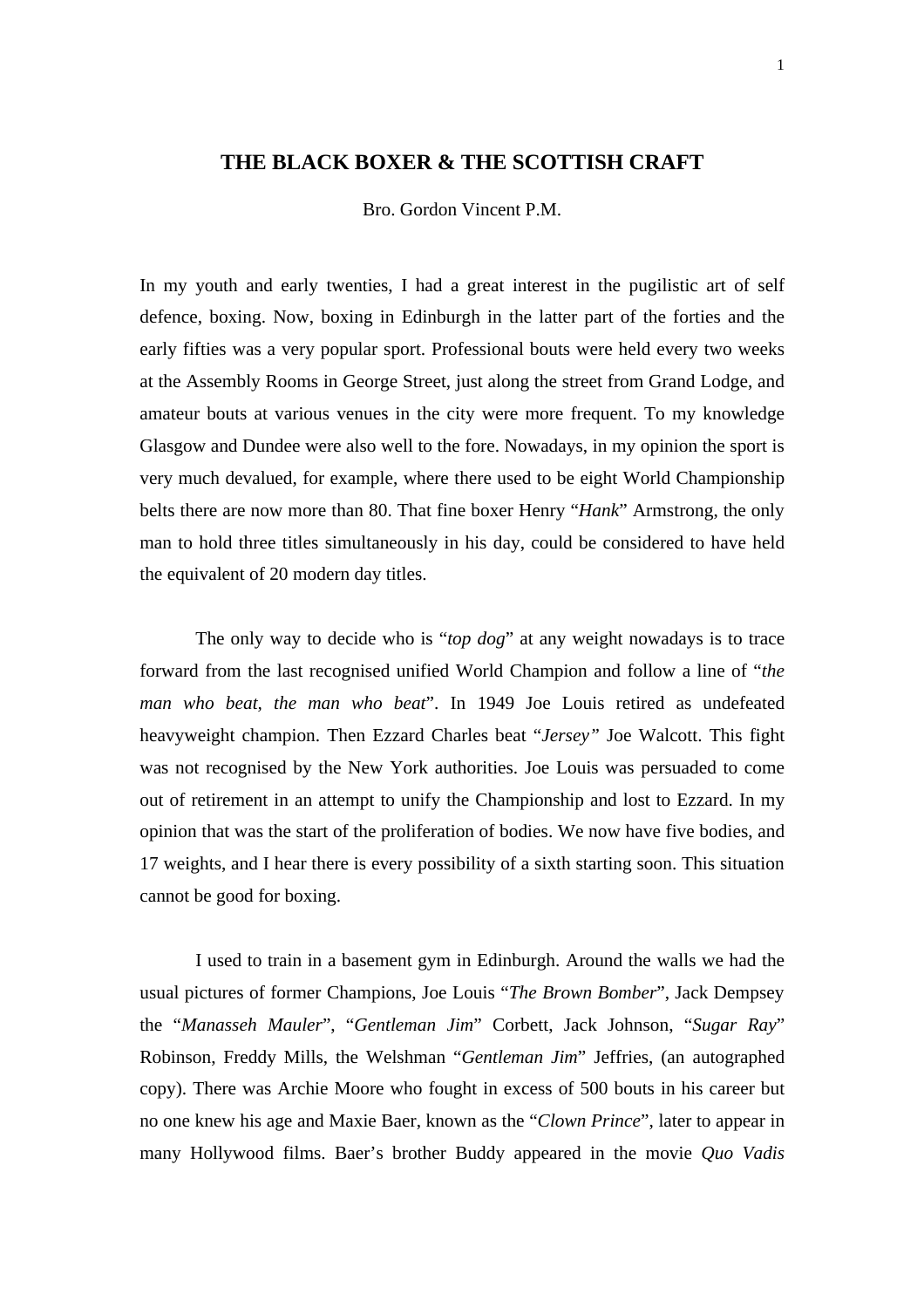where he fought a bull in the arena whilst protecting Deborah Kerr, that well known English beauty, who I believe came from Greenock. Local talent was represented by Benny Lynch, who was pound for pound in, my opinion, the best booth fighter who ever lived. He had the heart of a lion and would fight anyone. Jackie Paterson, our longest reigning world Champion carried a heavy punch far above his weight. We have had other Champions since, like Walter McGowan, who was trained by his father, Joe Gans; Ken Buchanan from Edinburgh's Northfield Drive, he only fought one fight in Scotland, and Jim Watt who is still a celebrity in Scottish boxing and is now a commentator and pundit. Our latest, last year, is Scott Harrison. To return to our story and give you an idea of the trials and tribulations of a boxer back in the early 1900's, let's take a closer look at one of these fighters, Jack Johnson.

John Arthur Johnson was the son of former slaves, second in a family of six. Born in Galveston Texas in 1878, he was highly intelligent but had little education. He left school at age 11 to start work, to help maintain his family. He learned his boxing in the "*Battle Royal*". A number of white men would put up a few dollars as a purse, then up to a dozen Negro fighters would get into a boxing ring and the last man standing would get the purse. That was a Battle Royal. Jack usually won.

Johnson turned pro in 1894 at the age of sixteen in Galveston, with a win over John Lee in 16 rounds. In 1904 after 3 pro fights he beat Denver Ed Martin in Los Angeles over 20 rounds to become the coloured heavy weight Champion of the world. His attempts to fight for the World title were obstructed because no white man would fight him. However, he kept plugging away and eventually the fights came. One of these was against Bob Fitzsimmons, "*The Cornish Bantam*" former heavy, light heavy and middleweight World Champion (not all at the same time).

In 1905 Champion Jim Jeffries, who had avoided Jack Johnson by stating that "*he would not degrade himself or boxing by fighting a Negro*", retired. The bout between Marvin Hart and Jack Root refereed by Jim Jeffries himself was considered to be for the Championship. Hart won and in the following year lost to Canadian Tommy Burns. Burns who had beaten all comers in the States went to Australia to further his career. Jack Johnson continued fighting and winning and 1908 saw him in Plymouth England for a couple of bouts. Hearing Burns was in Australia, Jack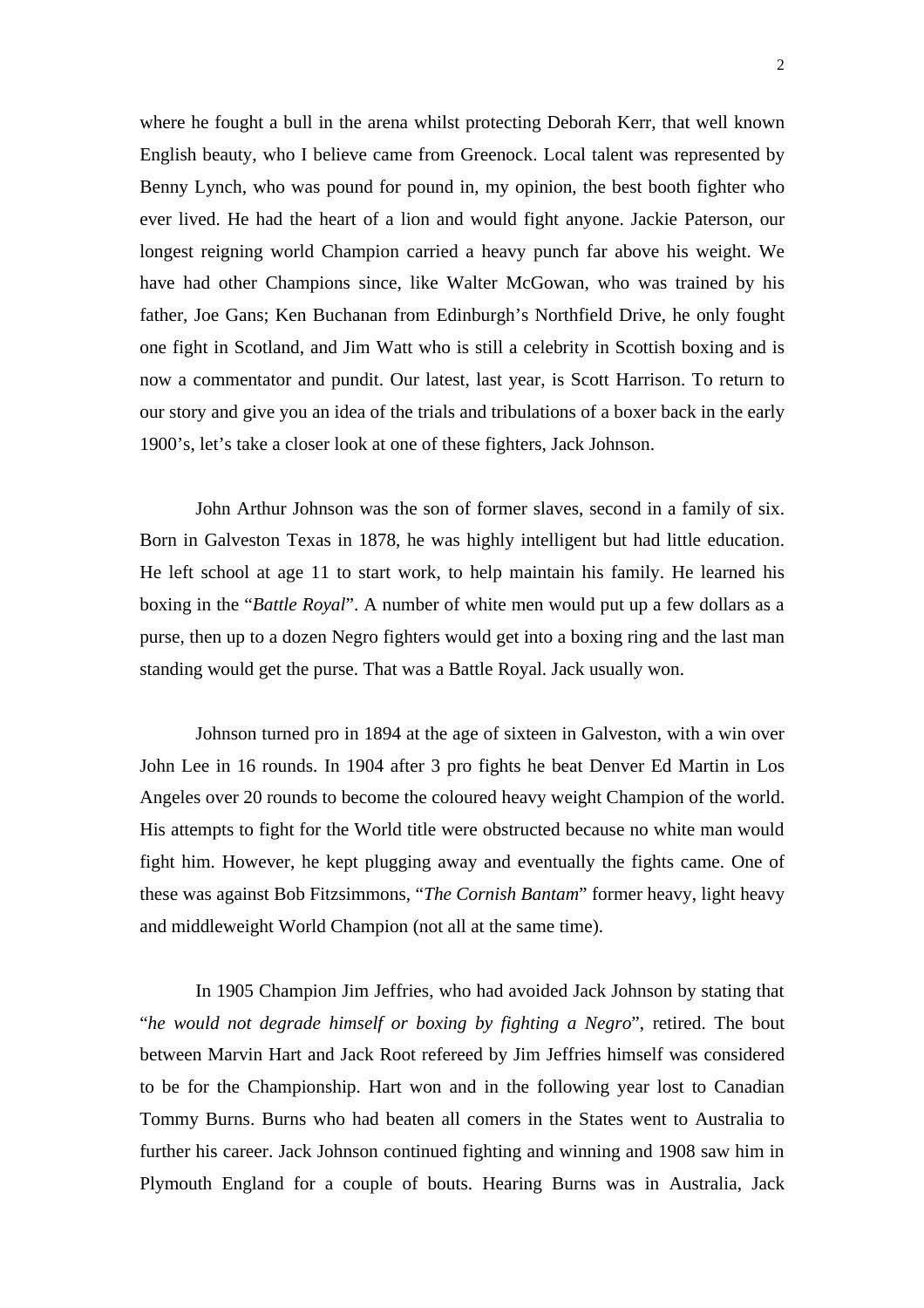Johnson sailed there, and in Sydney on December 26th he won the title. The police stopped the fighting in round 14 to save Burns any further damage. Jack Johnson winning the heavyweight Championship of the World led to race riots and great consternation among white Americans, especially in the Southern States. Some people even suggested that the authorities should prevent this from being acknowledged.

There followed the era of "*the great white hopes*" who attempted to take the title from him. Among them was Victor Maclagan the long-time friend of John Wayne. In 1909 Johnson fought Frank Moran, Jack O'Brien, Tony Ross, Al Koffman, and Middleweight Champion Stanley Ketchel, none were successful.

His private life was also causing some problems. His penchant for white women offended against a white American taboo. The author Jack London at that time a reporter for the New York Herald wrote '*But one thing now remains. Jim Jeffries must now emerge from his alfalfa farm and remove that golden smile from Jack Johnson's face. Jeff it's up to you. The white man must be rescued*'. In 1910 Jim Jeffries was persuaded to come out of retirement and attempt to regain the championship belt but his corner "*threw in the towel*" in the 15th round.

 Once again race riots broke out; white gangs rampaged through the black districts of various towns and cities. A considerable number of people were killed, predominately black people. All of the United States banned the showing of newsreels of the Johnson - Jeffries fight. 1911 saw him defending his title in London against "*Bombardier*" Billy Wells. Johnson won on points.

In 1912 the government stepped in. Firstly, he was heavily fined on a smuggling charge. Then Johnson was arrested in connection with one of his marriages and convicted for offences under the Mann act (transporting women over state boundaries for the purpose of prostitution). He was sentenced to one year and one day in the penitentiary and fined \$1000.

Whilst free, pending an appeal, before his final sentence was declared, Johnson made a rapid exit and turned up in France. In France he had five fights, the last a title fight against Frank Moran. He won them all.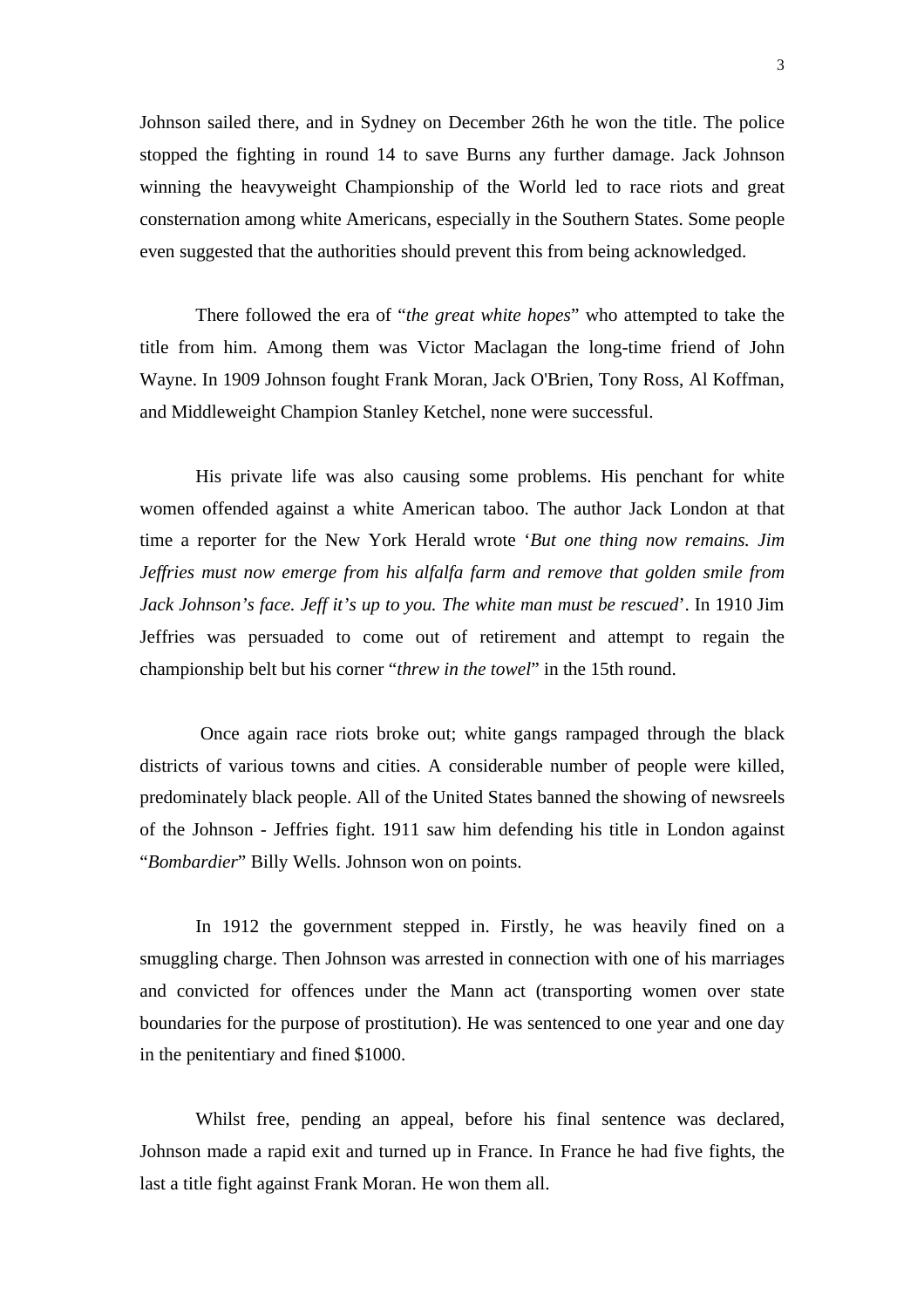He then moved on to Cuba where in 1915 he lost the title to Jess Willard, the 6' 6" Iowa farm boy, by a knockout in the 26th round. Some reporters say that Johnson threw the fight because of an agreement with the US authorities. It was said that if he threw the fight they would allow him to return for his mother's funeral. I really don't know the truth of this matter. Johnson continued fighting in England, Spain, Mexico and South America until, in 1920, the Mexican authorities forced him out. On crossing the border he was met by US Marshall George Cooley, FBI Special Agent Dave Gershon and a crowd of reporters and photographers. They posed for pictures and Johnson spoke with the reporters.

Jailed in Los Angeles he was transferred to Leavenworth, where he was greeted by a crowd of 500 people. Whilst in prison he fought six fights before large crowds. The bouts were filmed and shown in newsreels. When released Johnson continued boxing at a very low level and on September 1st 1938 after losing to Walter Price in the seventh round in Boston, he retired. He was sixty years of age. Later he appeared in a few exhibition fights, to promote war bonds.

He died in 1948 in a car crash. He was inducted into the Boxing Hall of Fame in 1954. In addition to being a boxer Johnson was also an inventor. One of his patents "*the adjustable spanner*" is still in use to this day.

Well! By now you're all wondering what this has to do with Freemasonry. On the 13th October 1911 John Arthur Johnson was initiated in Lodge Forfar and Kincardine 225 in Dundee (F&K).

The circumstances were as follows. Johnson was touring the Music Halls in England putting on exhibitions of boxing. He met a young Scots mason and after several conversations with him he indicated that he also would like to be a mason. The young man sent a telegram to the Right Worshipful Master of 225 with this request. The RWM replied that this could be arranged.

Then the trouble started! Someone who disagreed with the idea, and there were many in the Lodge who did, telegraphed someone in the States. The news went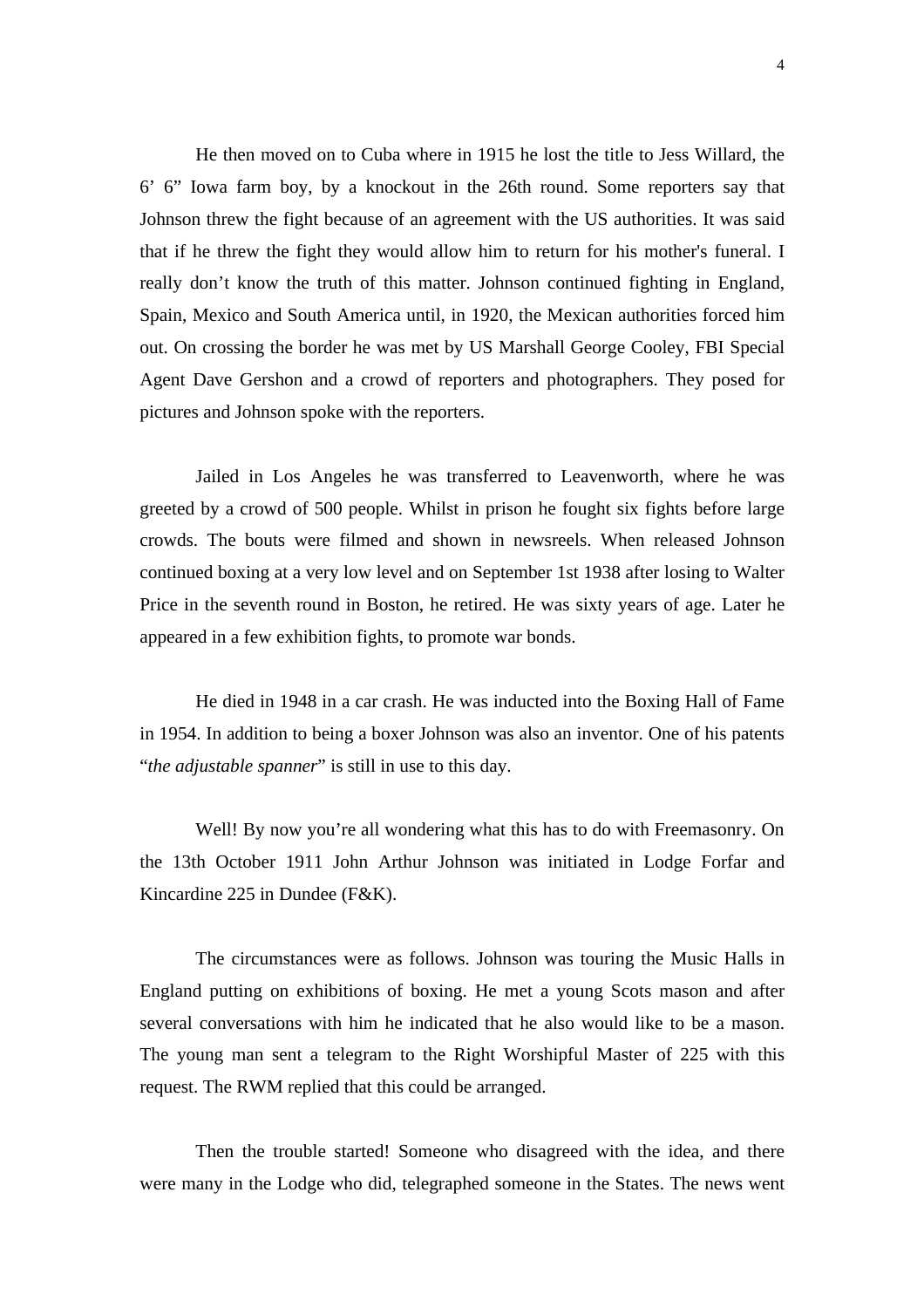round the Masonic fraternity in the USA like wildfire. Nearly every Grand Lodge in the USA objected strongly. Indeed, most threatened to withdraw their representative from the Grand Lodge of Scotland.

Lodge F&K advertised the initiation meeting to take place on Saturday 13th at 12 noon. Grand Lodge sent a telegram to the Provincial Grand Lodge of Forfarshire ordering them to stop the initiation pending further enquiries. However, as several members of the Lodge had indicated that they would use the black ball. The RWM brought the meeting forward to 10 am and sent round transport to pick up all those who had agreed, thereby excluding all those who had disagreed. When Provincial Grand Secretary arrived at the Hall the deed had already been done and Johnson was back on the train and on his way to Newcastle.

If the RWM of 225 thought that his troubles were over he had another think coming. The situation became even worse with the event reported both here and in the USA. Grand Lodge ordered the PGL to hold an inquiry and report back.

A reporter employed by the Dundee Advertiser called on Johnson in Leeds and the meeting was reported in the paper on the 30th October as follows.

*JJ the famous pugilist says he is not to take any part in the squabble that has arisen over his nomination and initiation as a member of the Dundee Masonic Lodge F&K, but he adds that he is proud to belong to the craft. He says he is not concerned as to the circumstances attending his nomination, as to how the meeting of the Lodge was called, what notice was given to the brethren; what enquiry was made into his character and qualifications; who was his proposer and seconder; whether the knew him personally and so forth. However, Johnson lapsed into silence. He later stated "I'll talk to you on anything else you like but I don't want to say nothing at all about that. It's simply a jealous story you're apt to find in anything. I don't want to say nothing because I don't want anybody to think I am unworthy of certain things. All I want is fair treatment, and I don't want nothing bestowed on me I don't deserve, if there is anything to say well it's for the Lodge and other people. I'm all right." "But there is no doubt about it you are a Mason?" remarked our representative. "Oh certainly" rolled out the champion confidently, "They can't say anything*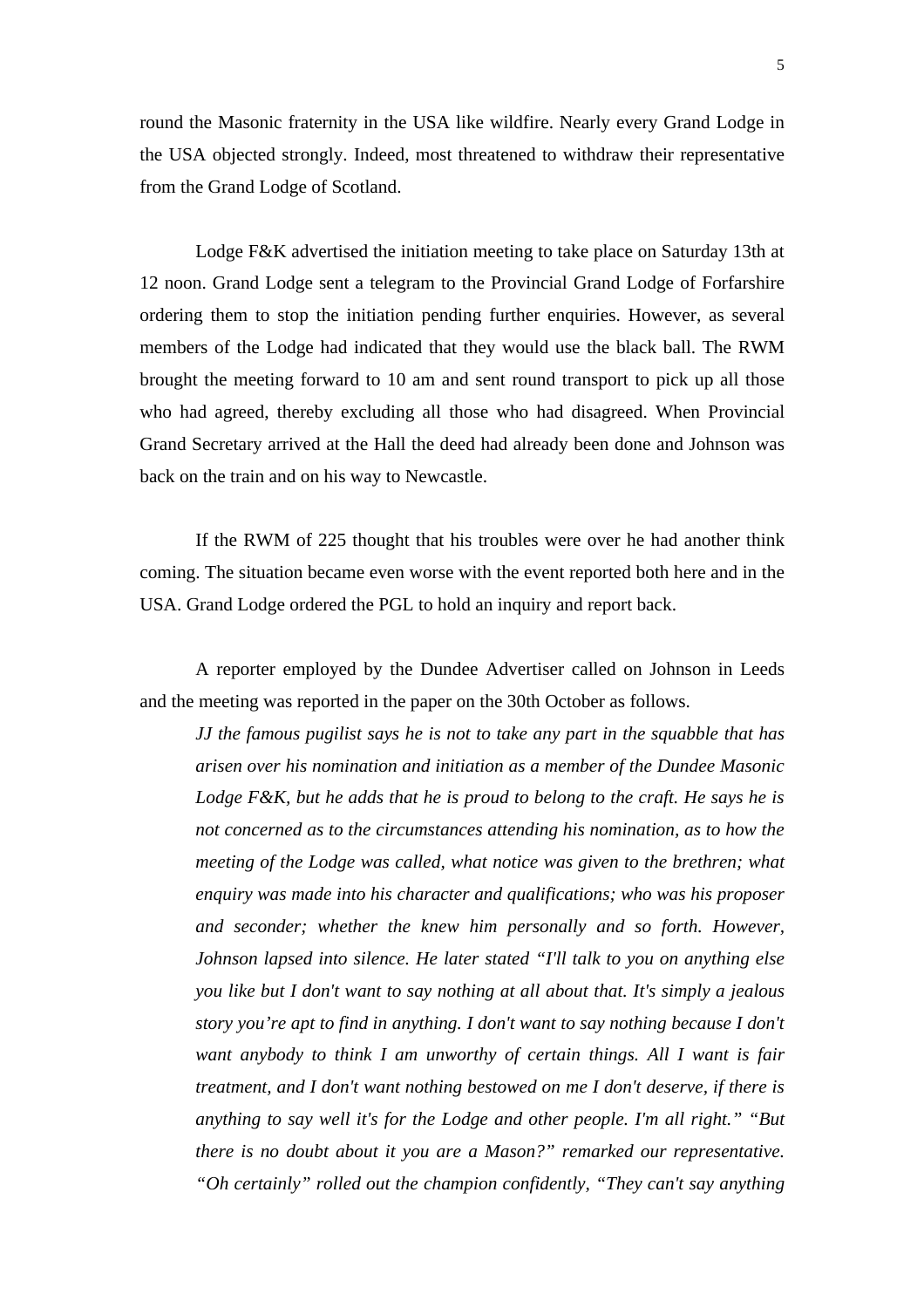*about me". He denied that there was any "squabble" and refused to say anything further on that point. "You have a high opinion of Freemasonry then" he was asked. Johnson's face lit up with enthusiasm, "It's the greatest thing in the world it's wonderful" he said glowingly. "I have always wanted to be a member and I chose the Dundee Lodge because it is one of the oldest and one of the most substantial." "You are proud then at being a Freemason?" "I am proud I can tell you" he remarked. "I am a Freemason and as long as I live I shall be one. Only God almighty can undo that". Johnson concluded by emphatically stating that he would certainly go back to Dundee to have his second degree conferred some time in early December.* 

In Arbroath where Freemasonry is strong the case of JJ aroused much interest amongst the members of the craft. Varying opinions were to be heard. Strong advocates were to be heard in favour of Johnson's admission to the Order on the grounds that there was nothing in the Constitution & Laws barring a black man from initiation. "*We are a brotherhood*" remarked one prominent Freemason "*and I fail to see why from the fact that he is a black man, why Johnson should be debarred from proceeding further in the Order. I don't care that I am in the minority I say let him receive his remaining degrees.*" Another well known Member of the craft remarked "*F&K Lodge may have acted indiscreetly - we don't know yet that they have - but in any case now that they have initiated Johnson they should allow him to go through*". A local Past Master expressed himself favourable to Johnson's initiation with the remark, "*I know the feeling against him, and as a true and loyal Mason of many years standing I would say let brotherly love continue black or white.*"

A debate commenced regarding whether it was easier to become a Mason in Dundee than elsewhere. A *Dundee Advertiser* reporter had talks with several members of the craft in Dundee and although their disposition was to say very little about the Johnson case to a non-mason, the reporter was able to discover a considerable amount about Masonry in general in the City. One mason who once held office in a city Lodge, on being asked if it were the case that it was easier to become a Mason in Dundee than in any other part of the UK, said he was not prepared to go as far as admitting that that was the case but he significantly remarked that there were one or two Lodges in which the enquiry was not exercised. He mentioned the case of a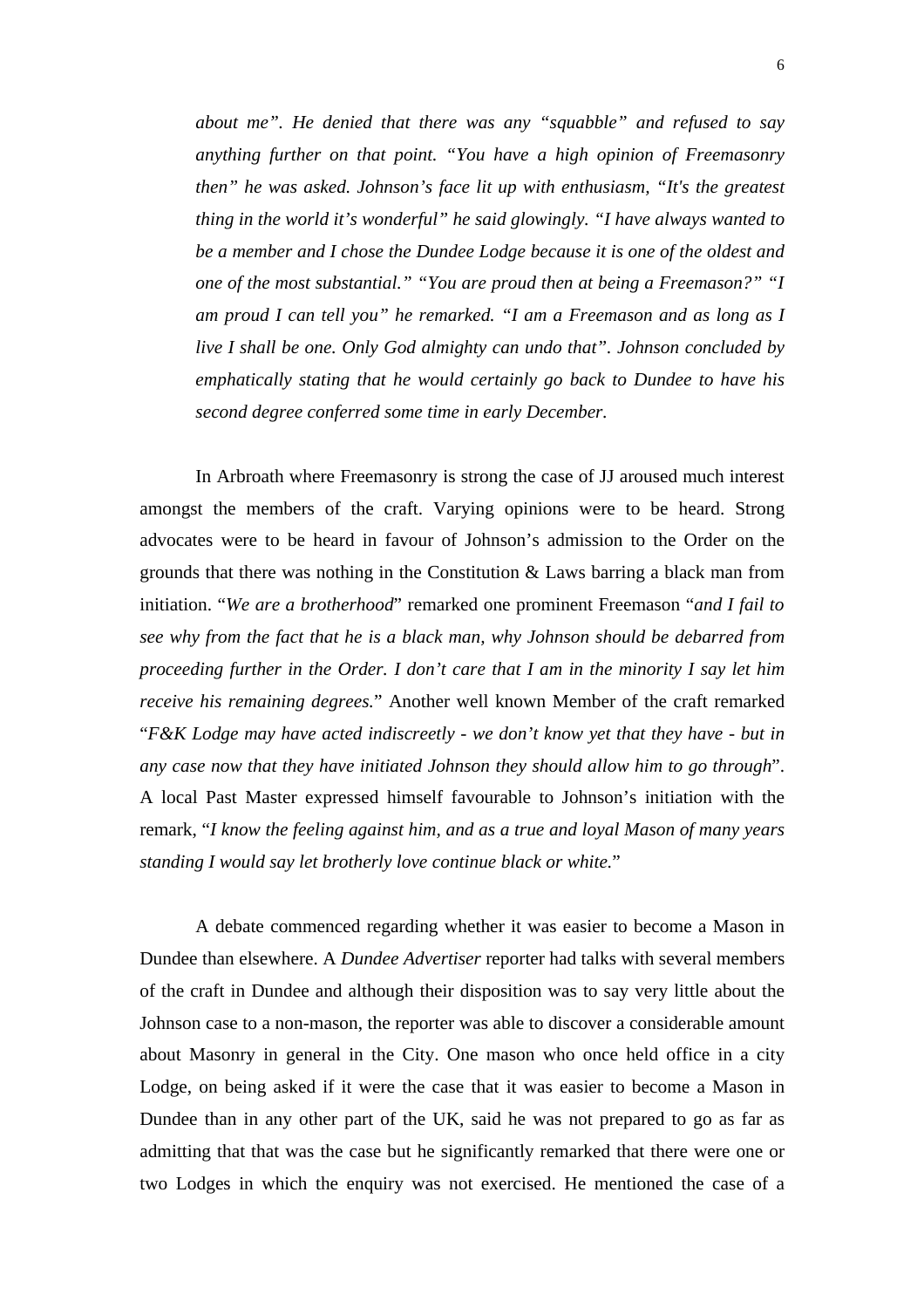Roman Catholic who approached the RWM of a Dundee Lodge and made a request for membership. The RWM pointed out to him that a Roman Catholic who had to appear at the Confessional could not, or at least should not, be a Freemason. Disappointed at this reaction, he left the RWM without saying anything further but in the course of the next few days, he was admitted to another Lodge. The Mason interviewed further stated that in Johnson's case an irregularity had been committed in advertising the initiation ceremony for a certain hour and afterwards altering it to an earlier hour, thus preventing members of the Lodge, except those specially informed of the change, from exercising their right to say whether the candidate should be admitted. Three objectors would have been fatal to Johnson's chances and he understood that their were more that that number who, now at least, were prepared to blackball him on the grounds that Johnson was not personally known to a sufficient number of the members and that they had no information as to the religion he confessed. Another Mason asked if he could see any reason why Johnson had put himself to the trouble and expense of travelling all the way from Newcastle to Dundee to become a Mason, replied that he could not. However, there were, he said, plenty of Masonic Lodges in England but £15 was the cost of initiation down there and it was very much less in Dundee. He believed that there was something in the allegation that membership was more easily secured in Dundee than in the majority of places, easier in respect that the enquiries regarding the individual asking for entry to the craft were not so searching. He thought that whatever the result of the investigation, ordered by the Grand Lodge, might be in this particular case it was bound to be good for the craft in general.

Another RWM said that F&K acted both injudiciously and with undue haste and that "*whilst there is nothing in Masonry against the admission of coloured Masons, there is undoubtedly provision for a searching inquiry into the character of an individual before admission. Johnson is an American. Why did he not make application to a Lodge in his native country? He has been long enough in England and there are Dramatic and Music Hall Artists Lodges in various parts of England, why did he not apply there? I hope some good will come of this. I would have an applicants name lying on the table for one month prior to being sent for. I would have no aliens initiated into the Order*".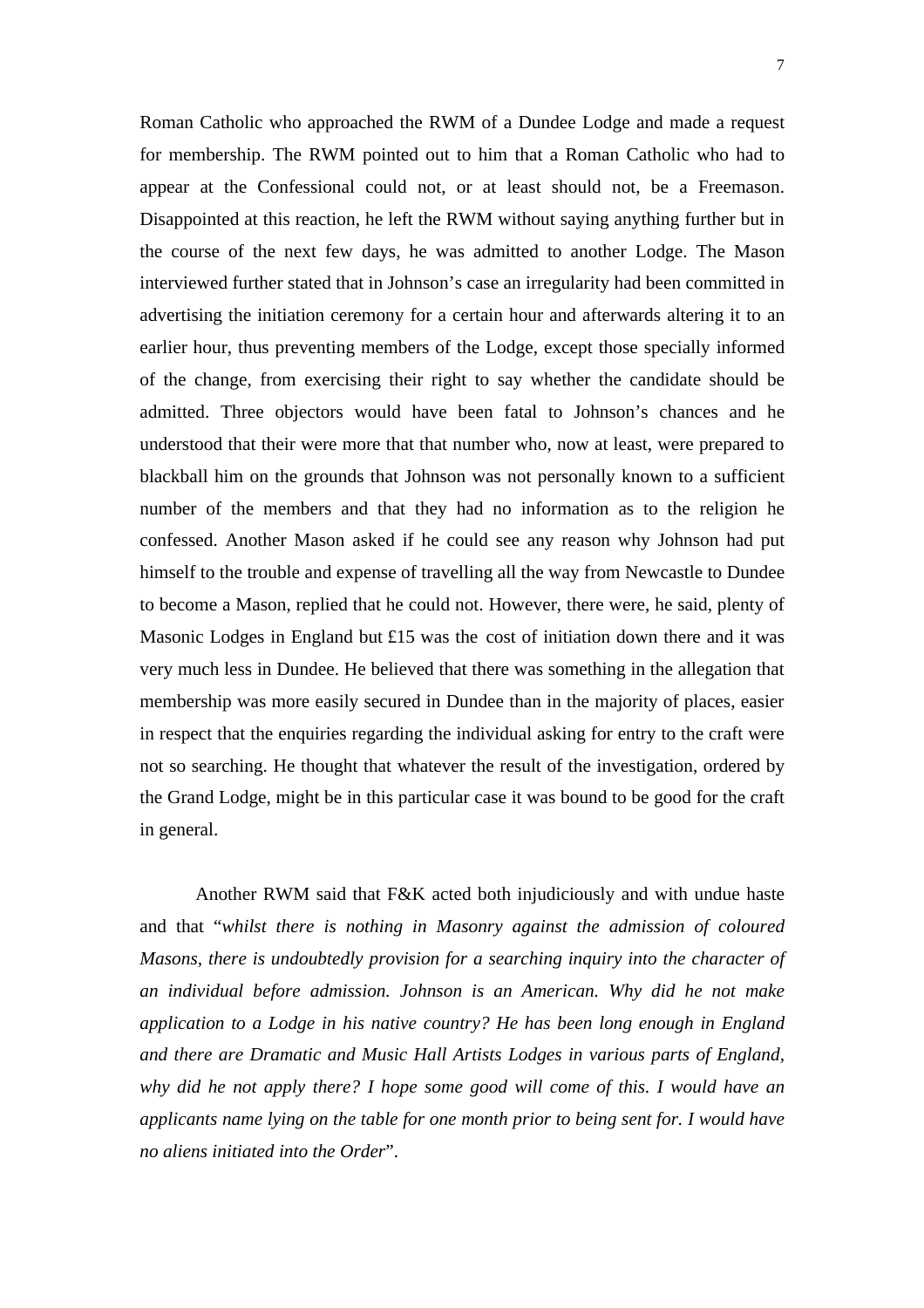On February 1st 1912, at the Grand Lodge quarterly with the Marquis of Tulibardine, Grand Master Mason, presiding a law was passed forbidding members from taking part in such discussions. Still the furore continued. On the 24th April, at the Provincial Grand Lodge quarterly, a letter from Grand Lodge Committee was read requiring that Lodge 225 should be suspended until December 15th 1913, that the RWM should be suspended for two years and three Past Masters for one year. A furious discussion took place, many members complaining of the harshness of the treatment of the Lodge. The sentence deprived many members who had not participated in the event. One Brother stated that it was "*disgraceful that racial hatred had been at the bottom of it all*", this was strongly denied by the Provincial Grand Master. Another Brother stated that the case had "*not been judged according to its merits and demerits*". Yet another Brother stated that "*it is a painful crisis if the Grand Lodge of Scotland is to bow the knee and act according to the dictates of the American Constitution.*" After further talk the discussion was decreed irregular.

At Grand Lodge quarterly of May 3rd 1912 one member asked who had leaked the results of Grand Committee's resolutions to the press ten days before members were informed. The acting Grand Master replied that this "*was a conundrum which defeated"* him.

The August meeting of Grand Lodge heard the appeals of the Lodge and individuals. The Lodge was represented by Mr. Will C. Smith KC, and Bro W.T. Watson advocate spoke for the individuals. The Grand Master Mason ruled that no question of colour was to be admitted. Two items were considered separately. The suspension of the Lodge was passed by an overwhelming show of hands. The suspension of the individuals was unanimous. Jack Johnson had his fees returned and all reference to him being an Entered Apprentice removed.

This was the end of a painful experience for Scottish Freemasonry. As we all know, the situation could not happen now. Were the members of Grand Lodge morally correct in what they did? From this distance in time my instinctive feeling is that the Lodge was hard done by and that the individuals concerned were let off lightly. However, we don't know the pressure that was in all probability being applied to the Grand Master Mason. He was, after all, a Member of Parliament and constantly